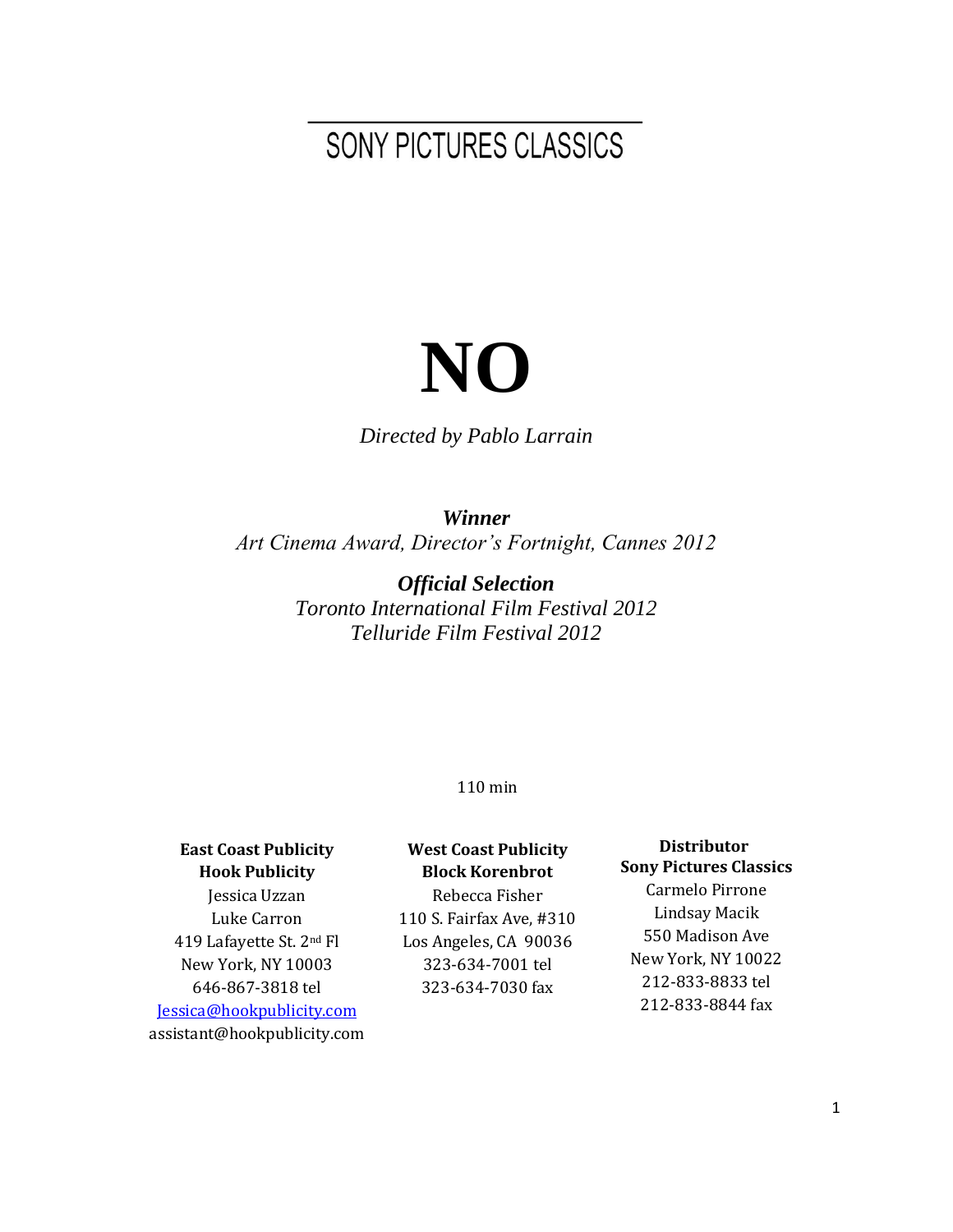#### **SYNOPSIS**

In 1988, Chilean military dictator Augusto Pinochet, due to international pressure, is forced to call a plebiscite on his presidency. The country will vote YES or NO to Pinochet extending his rule for another eight years. Opposition leaders for the NO persuade a brash young advertising executive, Rene Saavedra (Gael Garcia Bernal), to spearhead their campaign. Against all odds, with scant resources and under scrutiny by the despot's minions, Saavedra and his team devise an audacious plan to win the election and set Chile free.

#### **CREDITS**

#### **CAST**

**René Saavedra** GAEL GARCIA BERNAL **Lucho Guzman** ALFREDO CASTRO **Verónica Caravajal** ANTÓNIA ZEGERS **Urrutia** LUIS GNECCO **Costa** MARCIAL TAGLE **Arancibia** NASTOR CANTILLANA **Minister** JAIME VADELL **Simon** PASCAL MONTERO

#### **FILMMAKERS**

**Director** Pablo Larrain **Producers** Juan de Dios Larrain, Daniel Dreifuss **Executive Producers** Jeff Skoll, Jonathan King **Associate Producer** Niv Fichman **Screenplay by** Pedro Peirano **Based on the play** "The Referendum" by Antonio Skarmeta **Director of Photography** Sergio Armstrong **Film Editor** Andrea Chignoli **Designer** Estefania Larrain **Line Producer** Eduardo Castro **Sound Design** Miguel Hormazabal **Post Producer Cristian Echeverria Fabula Crew:** Mariane Hartard, Juan Ignacio Correa, Andrea Carrasco, Sofia Subercaseaux

> **Production Companies** Fabula – Participant Media – Canana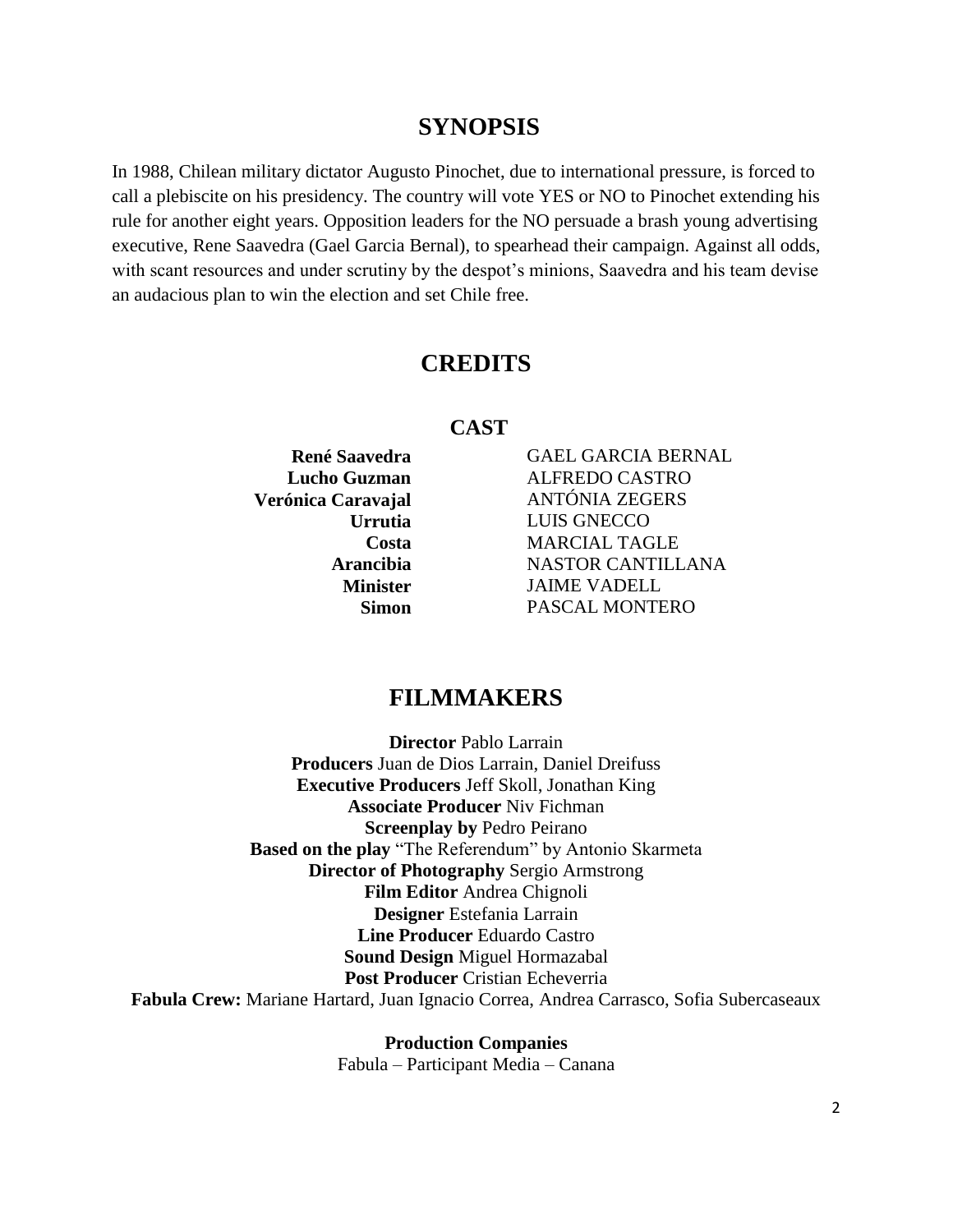## CHILE UNDER PINOCHET

## A Chronology

#### **1970**

President Salvador Allende is elected to power at the head of a Popular Unity coalition of Socialists and Communists.

#### **1973**

August: Augusto Pinochet is appointed by Allende as commander-in-chief of the army. September: In a violent coup, the presidential palace is bombed. Allende is among the first of 1,213 people who die or disappear between September 11 and the end of 1973. Pinochet dissolves Congress, suspends the constitution, bans opposition, arrests trade unionists and imposes controls on the media. Thousands are forced into exile. Four hundred US CIA experts assist Pinochet. The regime embarks on a radical program of denationalization, closely assisted by economists from the University of Chicago.

#### **1976**

Orlando Letelier, Chile's former foreign minister and Socialist Party leader in exile, is killed by a car bomb in the center of Washington DC. The Pinochet regime is widely implicated.

#### **1978**

Pinochet declares an amnesty to cover all human rights abuses since the coup.

#### **1980**

Pinochet launches a new, dictatorial, constitution, which is ratified by a controversial plebiscite. Britain lifts its arms embargo on Pinochet's regime.

#### **1986**

Pinochet is the target of an assassination attempt by the left-wing Manuel Rodriguez Patriotic Front (FPMR).

#### **1987**

Pinochet legalizes some political parties. Leaders of the centrist opposition Democratic Alliance reject the initiative as "having no other purpose than the continuation of the dictatorship". The Pope visits Chile and denounces political torture.

#### **1988**

Pinochet loses a plebiscite on his rule with 44 per cent of the ballot.

#### **1989**

Veteran lawyer Patricio Aylwin, aged 70, a Christian Democrat, wins a landslide 55 percent of the votes to become Chile's new president. He is sworn in 1990, but Pinochet stays on as army chief.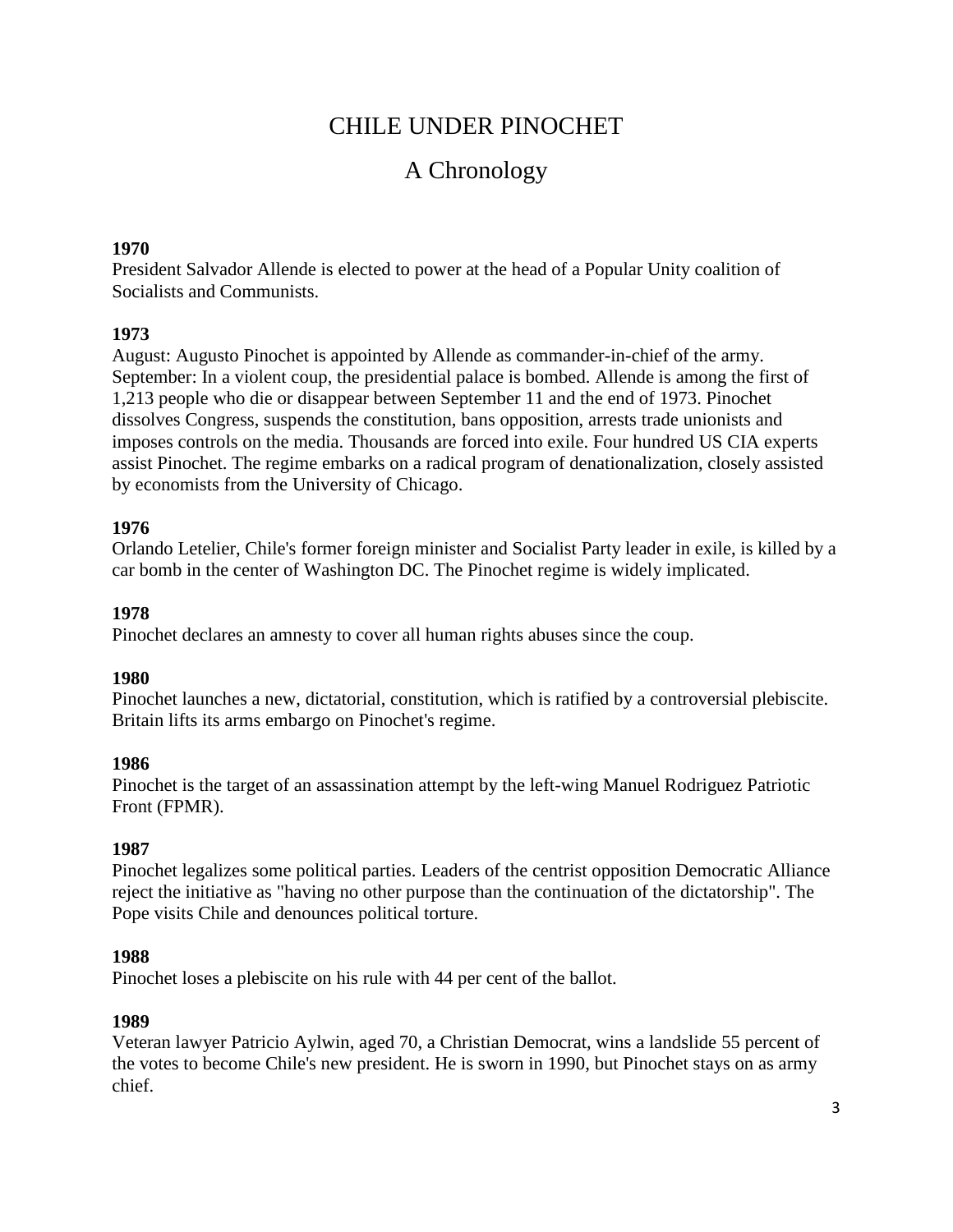#### **1991**

Chile's National Commission for Truth and Reconciliation publishes a lengthy indictment of Pinochet's dictatorship, officially counting 2,279 deaths (later revised to 3,172) in "political violence".

Above Excerpts from TIMELINE in *THE GUARDIAN* – JANUARY 15, 1999

#### **1999**

JUNE 30: "Today the Department of State, the Central Intelligence Agency, the Department of Defense, the Department of Justice, the Federal Bureau of Investigation, and the National Archives are releasing newly declassified and other documents related to events in Chile from 1973-78. These documents are part of a voluntary review of U.S. Government files related to human rights abuses, terrorism, and other acts of political violence prior to and during the Pinochet era in Chile <sup>"</sup>

#### **2000**

SEPTEMBER 18: U.S. Department of State issues HINCHEY REPORT documenting CIA Activities in Chile

#### **2003**

SEPTEMBER 11:  $30<sup>th</sup>$  anniversary of Allende coup. Investigative reporter Peter Kornbluh of the National Security Archives in Washington, D.C. publishes *THE PINOCHET REPORT,* a compilation of documents declassified by the U.S. to date.

#### **2006**

DECEMBER 11: Death of 91 year old Pinochet in Santiago, Chile, while waiting to go on trial in England on multiple charges of war crimes and human rights violations.

#### **2012**

APRIL 15: Will of Pinochet opened with no trace of millions of purloined assets.

#### **BEST LINKS FOR FACTS BEHIND "NO"**

[www.cia.gov/library/reports/general-reports-1/chile/index.html](http://www.cia.gov/library/reports/general-reports-1/chile/index.html) CIA declassified documents

[http://www.ndi.org/files/257\\_cl\\_transition.pdf](http://www.ndi.org/files/257_cl_transition.pdf) NATIONAL DEMOCRATIC INSTITUTE FOR INTERNATIONAL AFFAIRS - 10/88 Chile's Transition to Democracy: The 1988 Presidential Election

<http://www.tni.org/article/pinochet-and-caravan-death>

Transnational Institute, a worldwide fellowship of scholar activists

"Pinochet and the Caravan of Death"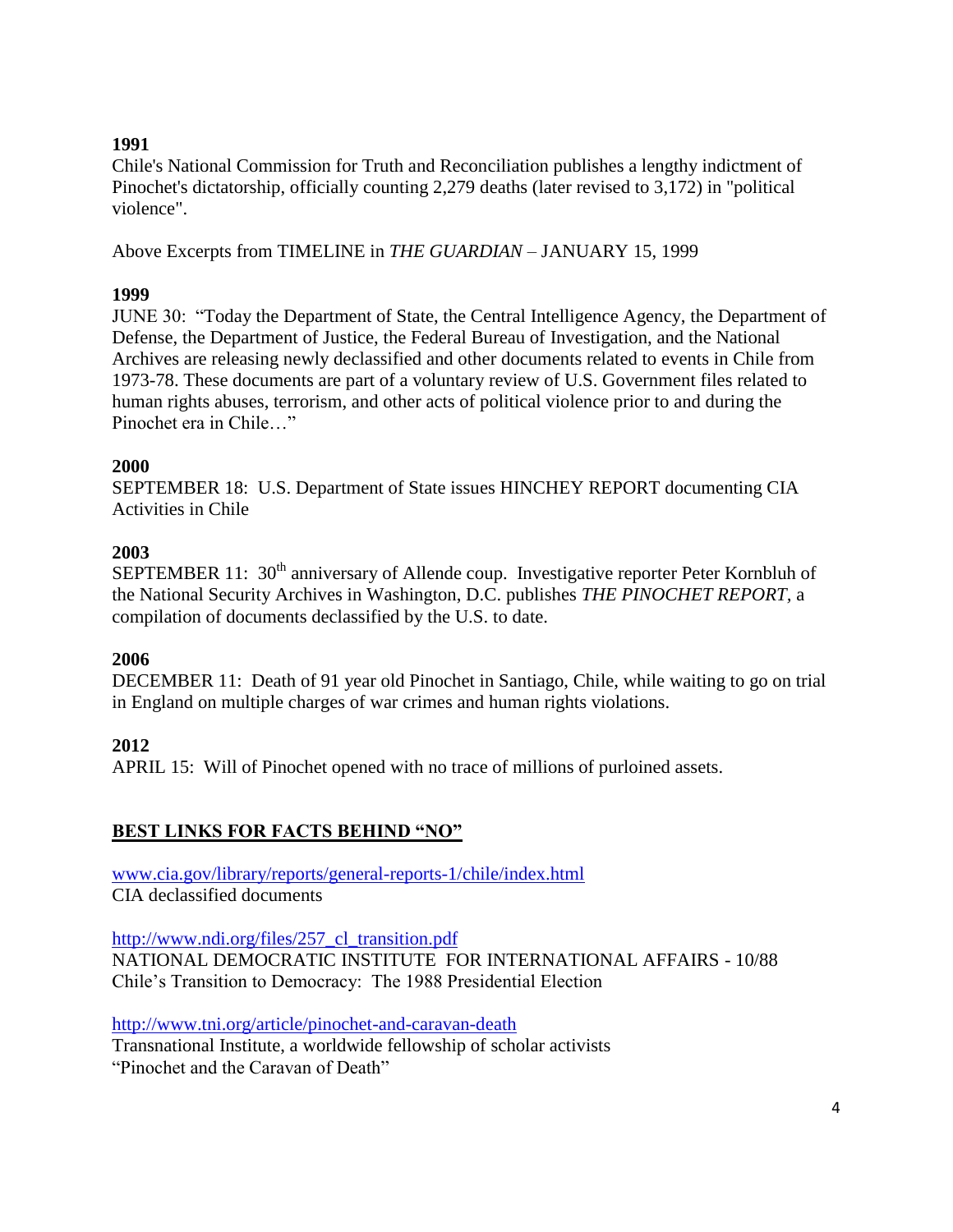<http://www.youtube.com/watch?v=Thq-WysYcZc> "The Other 9/11" - BBC Channel Four

[http://www.youtube.com/watch?v=a\\_B51Q0XBNY&feature=related](http://www.youtube.com/watch?v=a_B51Q0XBNY&feature=related) "The U.S. Overthrow of Democracy in Chile"

Excerpts from CIA/FBI files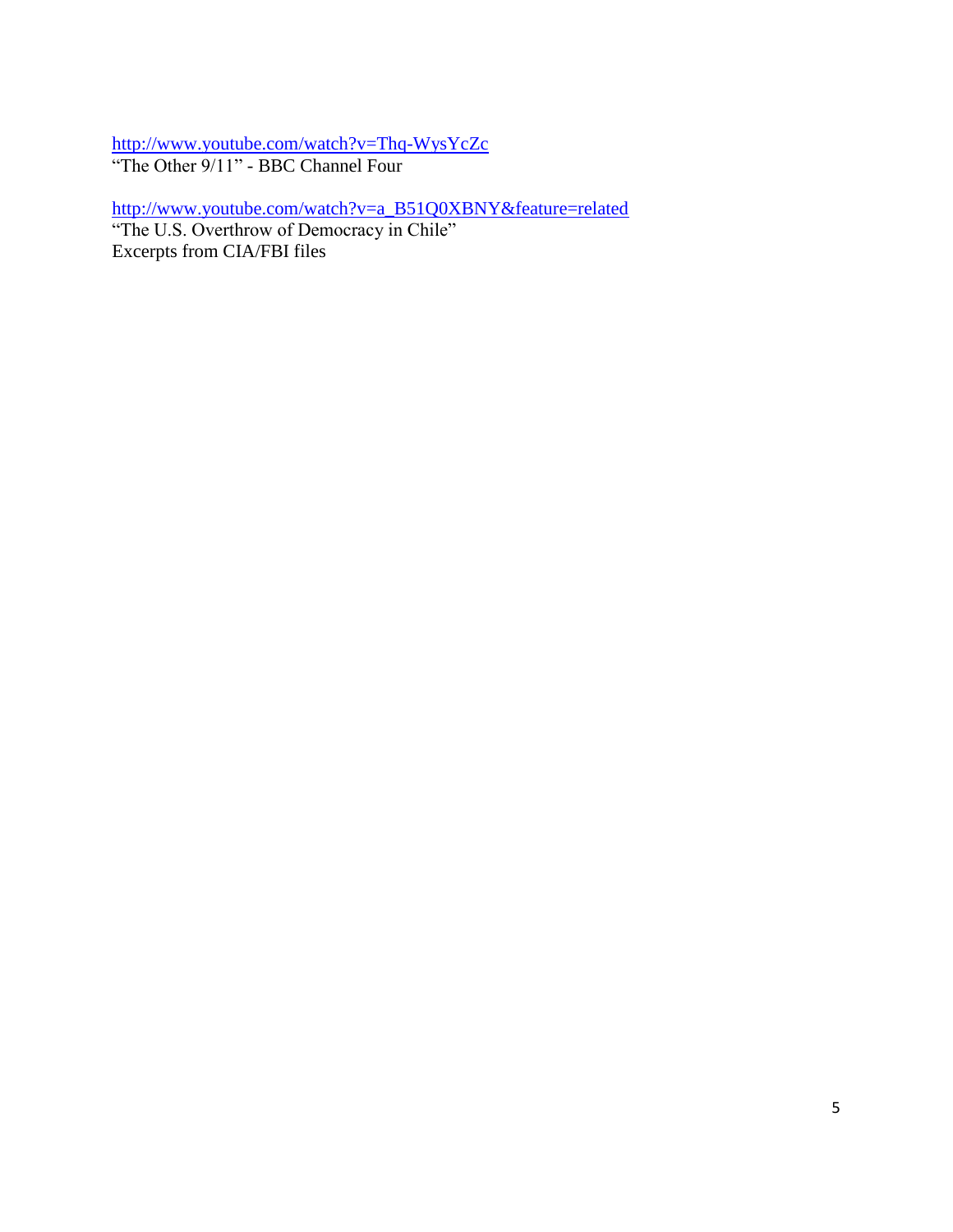## **ABOUT THE STORY**

In 1988, pressured by his most powerful and generous foreign ally, the United States of America, Chilean dictator General Augusto Pinochet calls for a referendum on his presidency.

His 15-year regime had been characterized by its disregard for human rights, murders, imprisonments, exiles and "desaparecidos," the ones who just disappeared.

A coalition of 16 political parties in opposition to the dictatorship approaches a brash young advertising executive, René Saavedra (GAEL GARCíA BERNAL), to spearhead their campaign. Saavedra is a "closer," a seducer of clients with his soft voice and good looks; he oozes sincerity in setting up presentations, whether it's a TV campaign for the latest soft drink or the most important event in the life of his country.

René's boss, Lucho Guzman (ALFREDO CASTRO), just happens to be a high-ranking member of Pinochet's advisory board.

René's estranged wife, Verónica Caravajal (ANTÓNIA ZEGERS), is a radical activist who believes the plebiscite is a fraud and refuses to legitimize the dictator and his bogus referendum by voting. While she belittles her husband's involvement with the opposition, commonly known as The NO, René just wants them to get back together and live as a family with their son, Simon.

Reviewing materials already created for the campaign, René is convinced their grim, endless montages of killings, torture, tanks and tear gas will turn off voters. With the opposition outspending them an estimated 30 to 1, NO must come up with campaign ads that speak to the heart of the people of Chile and motivate them go to the polls. The people are frightened, as are the leaders of the NO movement once they realize they are being shadowed and often directly confronted by Pinochet's secret police, the DINA.

"Everyone wants to be happy," René says in his quiet, convincing way. "Happiness" will be the campaign: "Happiness is coming if you vote NO!" This approach meets resistance from colleagues who see it as an affront to the many who have suffered under Pinochet, but René confidently commissions jingles and celebrities to join in delivering the message: "Chile: happiness is coming!!!"

Director-producer Pablo Larraín explains. "That's why they won. They didn't attack Pinochet. They just promised a better and nicer future."

Not only was Pinochet defeated, 97% of registered voters turned out at the polls. The NO campaign won almost 56% of the vote.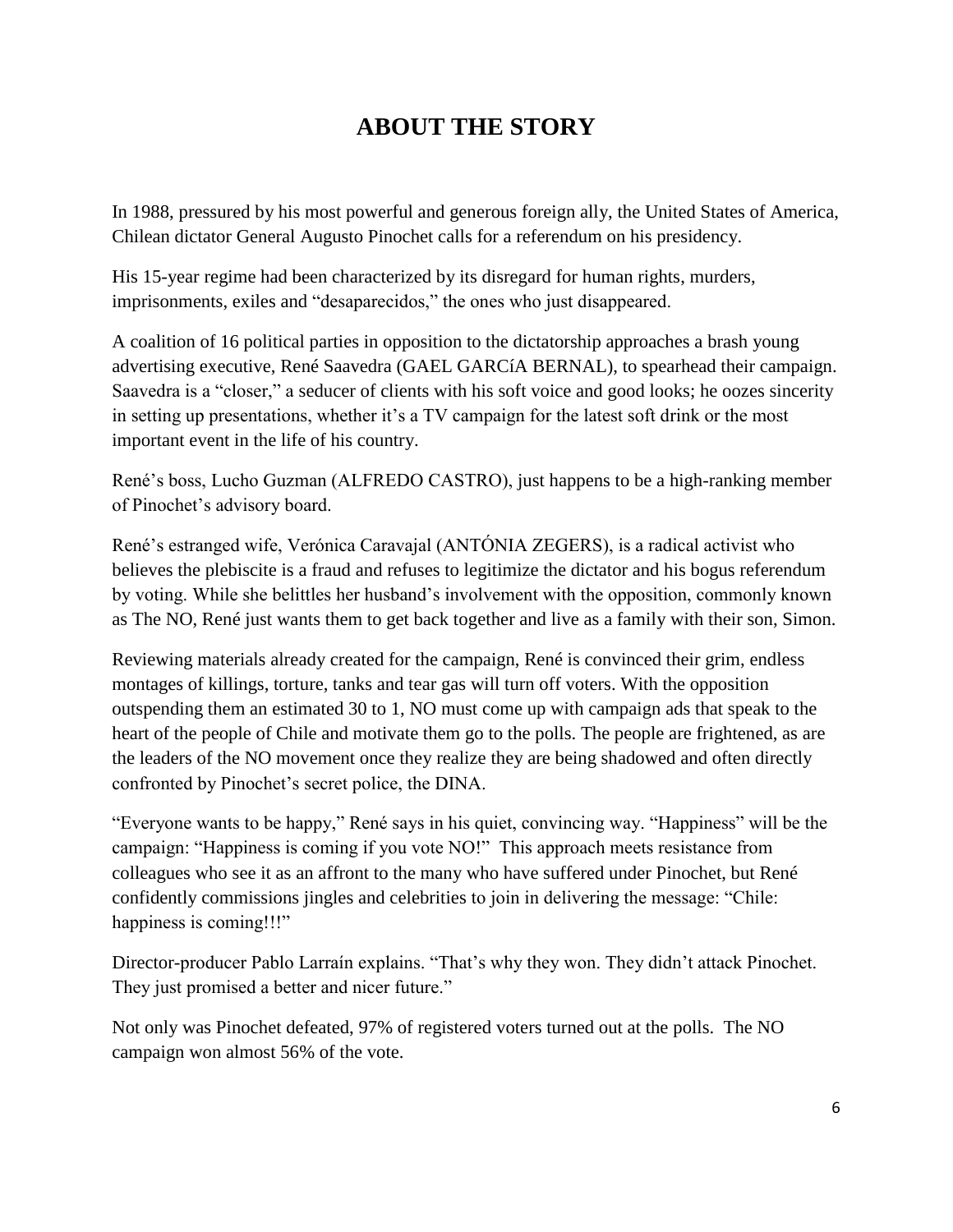## **ABOUT THE PRODUCTION**

"NO" is the last part of a trilogy Pablo Larraín began in 2008 with "Tony Manero", a dark comedy with intimations of political turmoil, about a middle-aged psychopath who devotes his life to becoming his country's best John Travolta impersonator vintage "Saturday Night Fever". In the second installment, "Post Mortem", a Kafka-esque clerk in the city morgue, hopelessly in love with an exotic dancer who lives next door, is shocked into awareness of political reality when he comes face to face with the collateral damage of a brutal coup d'etat.

―'Post Mortem' speaks of the origin of the dictatorship, ‗Tony Manero' about its most violent moment, and 'NO' is about the end," elaborates director Pablo Larraín. "Perhaps what I am most interested in is revising and revisiting the imagery of the violence, the moral destruction and ideological distortion, not in order to understand it, but in order to shed light on it."

Inspired by actual events, "NO" puts its hero, René Saavedra, in charge of a vibrant, fresh ad campaign instrumental in deposing the dictator Augusto Pinochet. "NO' is an epic David and Goliath story, a black comedy with attitude," says producer Juan de Diós Larraín.

"Here's a guy who's using advertising tools to change the social process," adds director-producer Pablo Larraín. "That's why it's so original and strange at the same time."

Gael García Bernal, the international star of such films as "Amores Perros", "The Motorcycle Diaries", "Babel", "Letters to Juliet" and the recent "Casa de Mi Padre", is a partner in the production-distribution company Canana Films, which has successfully collaborated with Fabula on "Tony Manero" and "Post Mortem". It seemed only natural for Gael to move to the front of Pablo Larraín's camera one day, especially on a film like "NO" that so brilliantly reflects his own social conscience and shares their mutual political sensibilities.

"It's an important movie," says Bernal. "When something is important and it's expressed through an art form, then hopefully it will have a transcendence and a relevance so people can connect to it."

―I think that what was achieved in that moment [the overthrow of the Chilean dictator in a fair election] was one of the most important and pure acts of fraternity that democracy has lived in the world," he states unequivocally.

Producer Daniel Dreifuss adds: "I'm hopeful this story will resonate with audiences all over the world. The theme of civil liberties and freedom is universal but can be particular to a people and their reality. Like in the movie, each has their own meaning for NO MORE and what they strive for."

"It's a movie that's very classic in terms of structure, but I believe the facts we are explaining are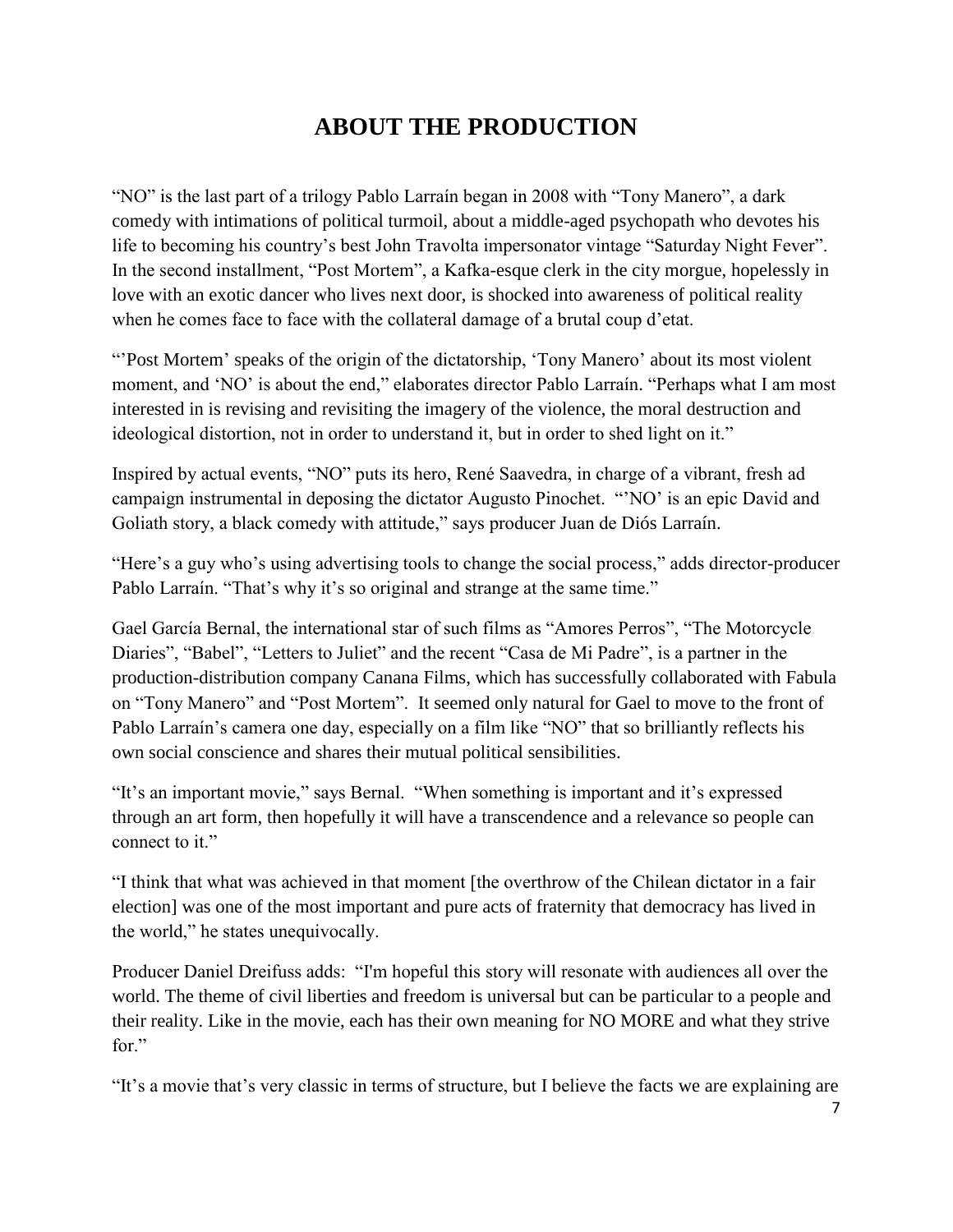very unique and, at the same time, universal," Pablo explains. "That's why we're all so fascinated by it. It's something we can all understand, and you don't have to be Chilean to experience it."

When the Larraín brothers began to prepare to make the film, they realized it was going to be on a much grander scale than anything they had done before, and they sought to partner with another company for financing. They joined forces with Daniel Dreifuss, a young LA based producer interested in foreign films, and worked on the development of the script. Daniel devised the strategy to create a US co-production and brought the project to Participant Media. Says Participant's Jonathan King, Executive Vice President of Production: "I had seen Pablo's previous two movies and was a fan of his work. The script was gripping and completely relevant to pressing contemporary issues like the movement for democratic freedom worldwide. Gael was already attached, so we agreed to finance the movie, and it all came together very quickly."

Collaborating once again with Pablo and Juan de Diós Larraín on "NO" is Antónia Zegers, who appeared in "Tony Manero" and "Post Mortem", as well as Alfredo Castro and Marcial Tagle, who have been in all four of Larrain's films. In "NO," Tagle portrays a cameraman with whom Saavedra sometimes clashes. Jaime Vadell, who was also in "Post Mortem", is seen as a Pinochet government minister. Working with Larraín for the first time are actors Luis Gnecco as Urrutia, the man who recruits Saavedra to join the band of NO, Néstor Cantillana as commercial director Costa and Pascal Montero as Simon, René and Veronica's son.

Also appearing in the film are José Manuel Salcedo and Enrique García, two of the men most instrumental in achieving the brilliant success of the 1988 NO campaign (René Saavedra is a composite character of the two). Larraín cast them against type—Salcedo sneaks the NO video from the censor's office and passes it on to the Pinochet camp; García is seen at the conference table with other high ranking officials of the YES contingent.

Furthering their creative relationships with Larraín are cinematographer Sergio Armstrong, who shot "My Last Round" and "The Maid", and Film Editor Andrea Chinogli, who recently edited "Circumstance". Production Designer Estefanía Larraín (no relation) was Art Director on "My Last Round"; Costume Designer Francisca Román last worked on "The Maid". Carlos Cabezas composed original music for "NO" and has scored five other pictures; he's the vocalist for the influential band Electrodomesticos. Casting Director Solange Medina is credited with Roberto Artiagoitía's comedy Grado 3, produced by the Larraíns via Fabula.

For "NO," Pablo was committed to recreating the look of the period. With Armstrong's aid and encouragement, he tracked down a 1983 U-matic video camera to shoot 2012 footage to match that of the 1988 past. Not only did he want to integrate archival news footage in a seamless fashion with the new material, he used many of the TV spots and actual on- and off-screen participants from the campaign 24 years ago.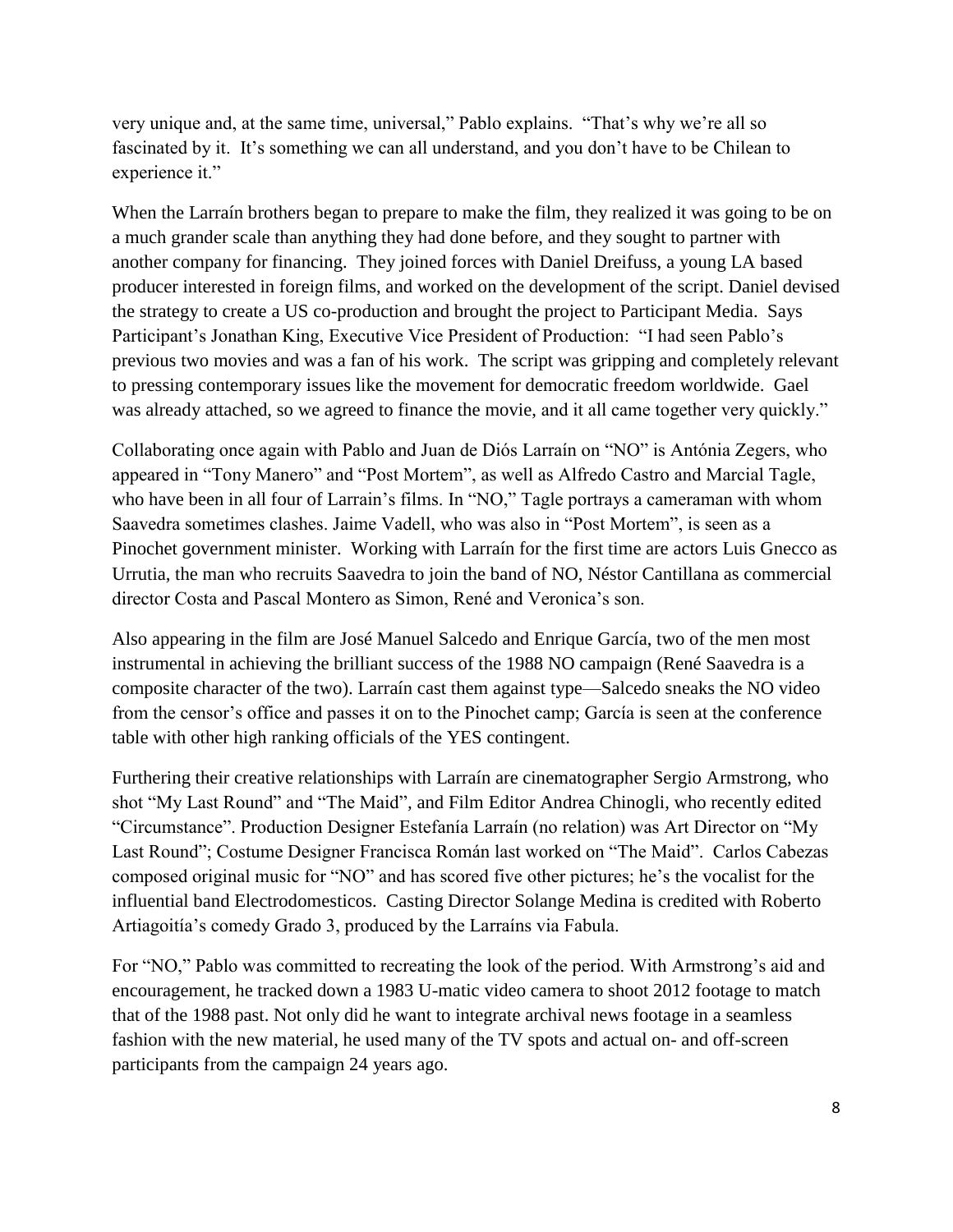The best example of this technique is when Larraín cuts from a close- up of the white haired narrator of the nightly NO newscast (*"NO-ticias"*) to a wide shot of the studio in which he is seen "live" on a TV monitor. He looks almost the same but his hair isn't so white—it's the actual video of the newscaster almost a quarter of a century ago. For fifteen years he's been off the air, blacklisted because his politics differed from those of the dictatorship. Here he is, back in front of his audience for the mandated 27 days of campaigning thanks to the paid promotional announcements funded by the NO people; a true story.

Producer Juan de Diós Larraín, Pablo's brother and producing partner, points out that the handheld camera with its flashes and flares is intentional, spontaneous. "Pablo wants the camera to be as much a participant in scenes as the actors," he explains. "Pablo likes his camera to get dirty."

Larraín sought authenticity wherever he could find it. The infectious songs and jingles are all from the 1988 campaign, as are many of the singers, dancers and actors in the commercials. In a coup of his own, Larraín captured Patricio Aylwin, the NO candidate who succeeded Pinochet, with his U-matic camera and intercut the 2012 restaging of the victory celebration with actual news coverage from the event. "Sometimes I can't tell the difference myself," he has to admit.

## **ABOUT THE DIRECTOR**

**Pablo Larrain** was born in Santiago, Chile, in 1976. He is a founding member of Fabula, a company dedicated to producing film, television, and commercials, as well as providing production services.

In 2005, he directed his first feature-length film, "Fuga".

In 2007, Pablo Larrain directed his second film, "Tony Manero", collaborating on the screenplay with Mateo Iribarren and Alfredo Castro. The film premiered at the Director's Fortnight at the 2008 Cannes Film Festival.

―Post Mortem‖ was his third feature film, starring Alfredo Castro and Antonia Zegers. It premiered at the Official Competition of the Venice Film Festival in September 2010.

In 2010, Pablo Larrain directed "Profugos", HBO's first television series produced in Chile. He is currently shooting the second season of "Profugos".

"NO" is his fourth film.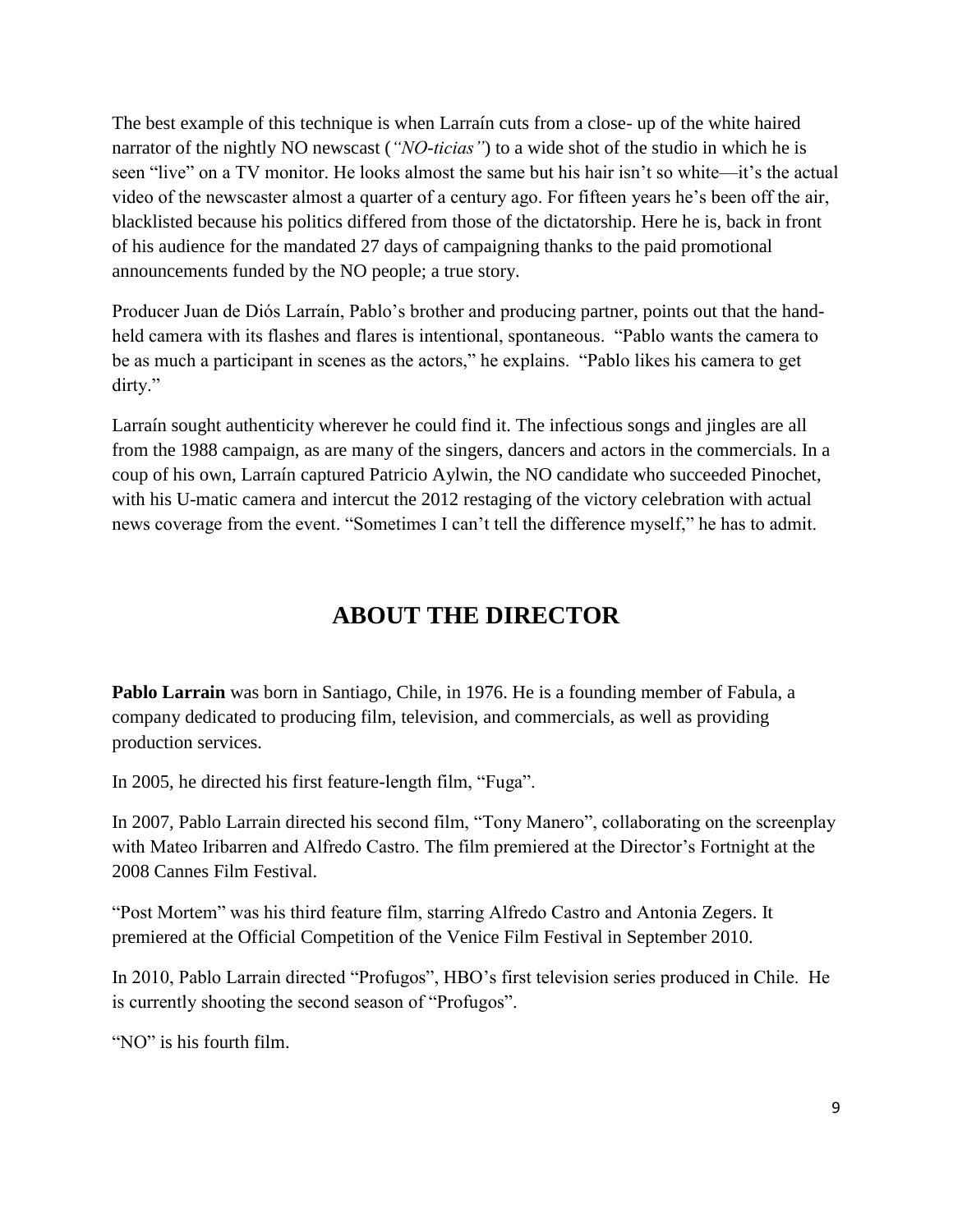## **INTERVIEW WITH PABLO LARRAIN**

#### **Why did you incorporate vintage cameras in order to achieve the film's audiovisual language?**

We decided to shoot in the same format used to shoot practically all the archive footage in the film. As a result, we achieved images identical to those shot in the eighties so the spectator has access to this rare footage without being aware of what is archive footage and what was shot for the film. In doing so, we were able to avoid making the usage of archive material evident, creating a seamless combination of time, space and material generated with Ikegami tube cameras from 1983.

With an almost square aspect radio or 4:3, and a resolution that is unique in audiovisual technology, producing this film with analog video cameras is also a statement against the aesthetic hegemony of HD.

#### **What does it mean that the model that was used to overthrow the dictatorship then installed itself in post-Pinochet Chile?**

Rene Savvedra is a son of the neoliberal system that Pinochet imposed in this country. This is why it is interesting that he, with the same ideological tools brought along by the dictatorship, is in charge of defeating Pinochet. And he does it by inventing an advertising campaign filled with political symbols and objectives, which on the surface are just part of a communicational strategy, but in reality, hide the future of a country. To me, the NO campaign is the first step towards the consolidation of capitalism as the only viable system in Chile. It's not a metaphor; it's direct capitalism, pure and true product of advertising, taken to politics.

#### **What does it mean for you to close this trilogy, after** *Tony Manero* **and** *Post-Mortem***?**

To close a cycle and to wait for the films to generate connections amongst themselves, *Port-Mortem* speaks of the origin of the dictatorship, *Tony Manero* about its most violent moment, and *NO* is about its end. Perhaps what I am most interested in is revising and revisiting the imagery of the violence, the moral destruction and ideological distortion, not in order to understand it, but in order to shed light on it. Perhaps, in time, they can contribute a look at a period filled with poorly lit and said labyrinths, as well as clumsy and oftentimes forced happiness.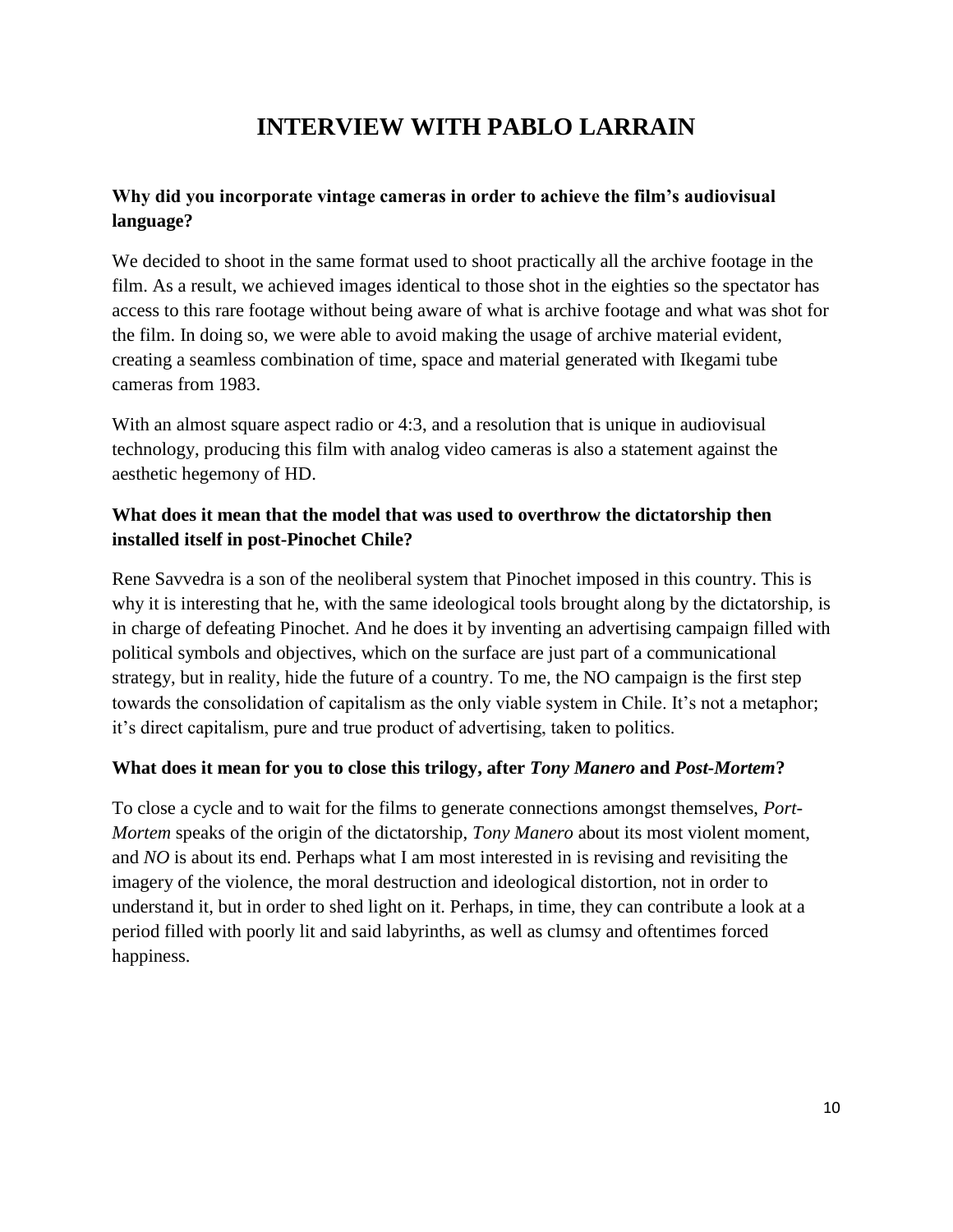## **INTERVIEW WITH GAEL GARCIA BERNAL**

#### **Is Rene Savvedra a symbol of the time he lived in? Or is he a symbol of what we are living today?**

Rene is a character that is inherent to the context that he lived in, but at the same time, is also eternal; he symbolizes the political awakening of an apparently apolitical person. Being as he is, a consequence of the politics lived by his parents – exile, persecution, the feeling of always being a foreigner -, during the story, he inadvertently seeks to redeem himself with the political side, which is called forth in order to change his immediate surroundings. I feel that this rite of maturity is a recurrent passage in human beings, which appears when one realizes that it is possible to change things first handedly.

#### **What was the NO campaign's best move, considering its political and advertising dimension?**

The NO campaign's best move was to take advantage of, on one hand, the neoliberal system implemented by the dictatorship to its convenience, and on the other, the democratization of the massive media in the rudimentary state that it was back then. One may say that they overtook the right wing from both the left and the right. They appealed to optimism and to happiness in a country submerged in the painful shock of its recent politics.

#### **Pinochet is the only known dictator in recent history who has stepped down from power through a democratic election. How do you see Savvedra from that place?**

I think that what was achieved at that moment was one of the most important and pure acts of fraternity that democracy has lived in the world. While knowing that they were entering an election that was largely considered to be fraudulent from the very beginning, they trusted that it was worth the sacrifice to show their faces for once and for all: for themselves, for their parents, for their children. This is where Saavedra, in my opinion, turns into a heroic and plausible being. Long live Saavedra. I miss him already.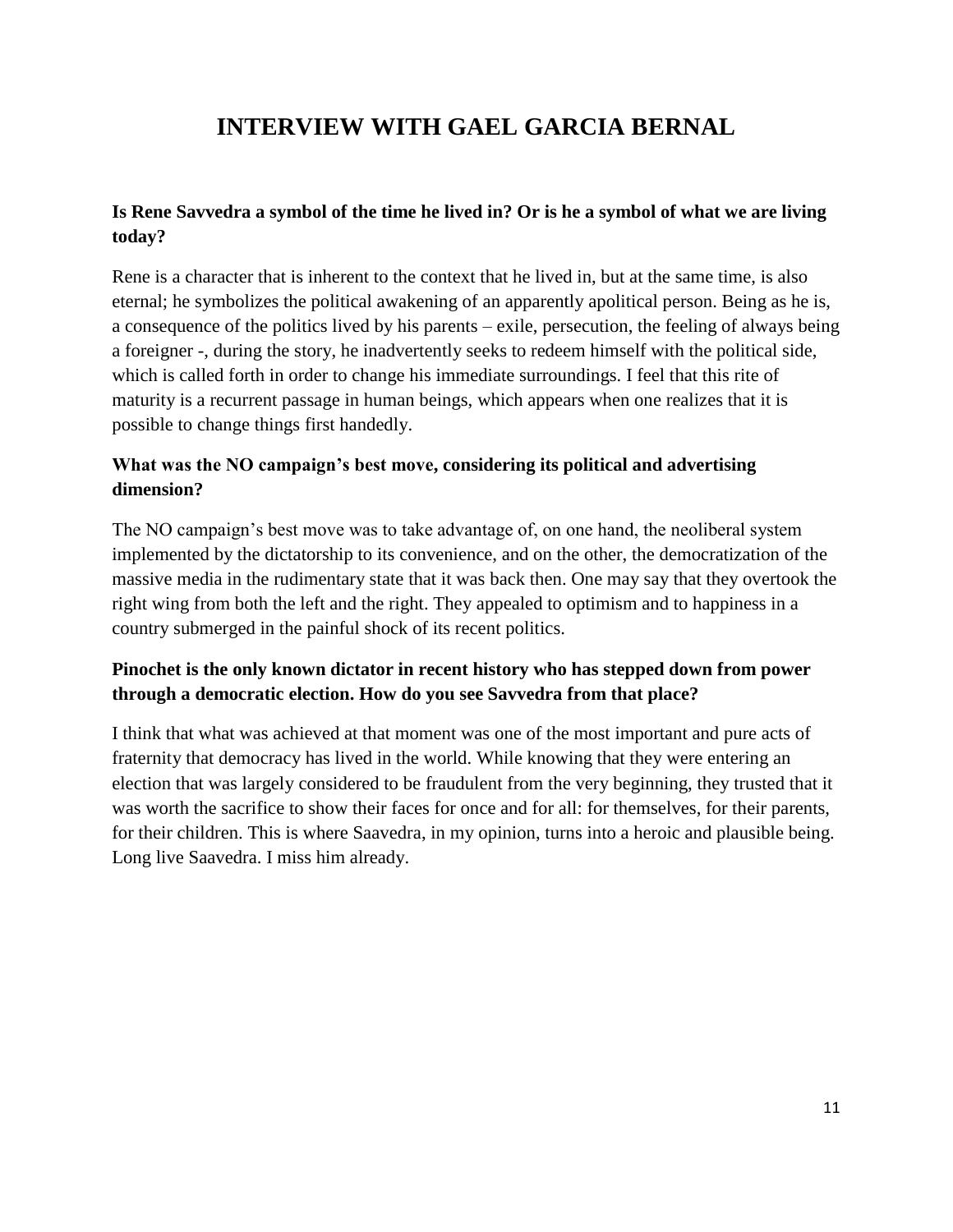## **INTERVIEW WITH ALFREDO CASTRO**

#### **How are Raul Peralta (***Tony Manero***), Mario Cornejo (***Post-Mortem***) and Guzman (***NO***) related?**

Raul Peralta, Mario Cornejo and Luis Guzman unite in their loneliness, in their invisibility to those around them, in their relationship of subjection to power. However, what makes them radically different amongst themselves is that Guzman believes and supports an ideology. Guzman is the most harmful and dangerous representative of the Chilean right wing: a social climber, completely lacking in talent, but servile and useful to the dictatorship. Personally, what moved me about this role was his infinite loneliness and the secret hope of someday being able to enter Pinochet's closest and most familiar circle, yet knowing that this shall never happen. Unlike Raul – a being that completely lacks any ideology and who, from a corner of the story, intends to exercise his power over those less privileged than he, and to kill with as much impunity as the dictator- and Mario- a man that from one instant to the next is turned into the protagonist of the most bloody and undesirable story in the Chilean nation purely by the historical circumstances that surround him-, Guzman willingly transits between kindred ideologies with ease: dictatorship and free market. No sentimentalisms, ideals, nor heroic or epic deeds. Just an ideology of free market, trade, and commerce, unable to distinguish a dictatorship from a microwave.

#### **This is your third film set in the same time period. Considering that close to three decades have passed since then, how do you work the perception of time and space?**

I don't think that they're "the same time period". Pablo Larrain's way of telling stories is interesting: in *Tony Manero*, he narrated the time of strongest repression and cruelty of the dictatorship; later, with *Post-Mortem*, he narrated the beginnings of this horror; and with *NO*, he narrated the dictatorship's apparent agony. Apparent, because this continued and continues to operate in Chile, in the shadows of an apparent democracy. Although they take place in similar years, the three films don't belong to the same time period. A "period" can take place in a few hours, in a few days. This "period", this dictatorship, with other faces, more "democratic" ones, continues to operate, now as a structure of power and an economic system, through great and powerful economic groups, just as cruel in their segregation and discrimination towards the underprivileged as the awful dictatorship that installed them.

#### **What do you think about the fact that advertising has such a relevant role in current political communication?**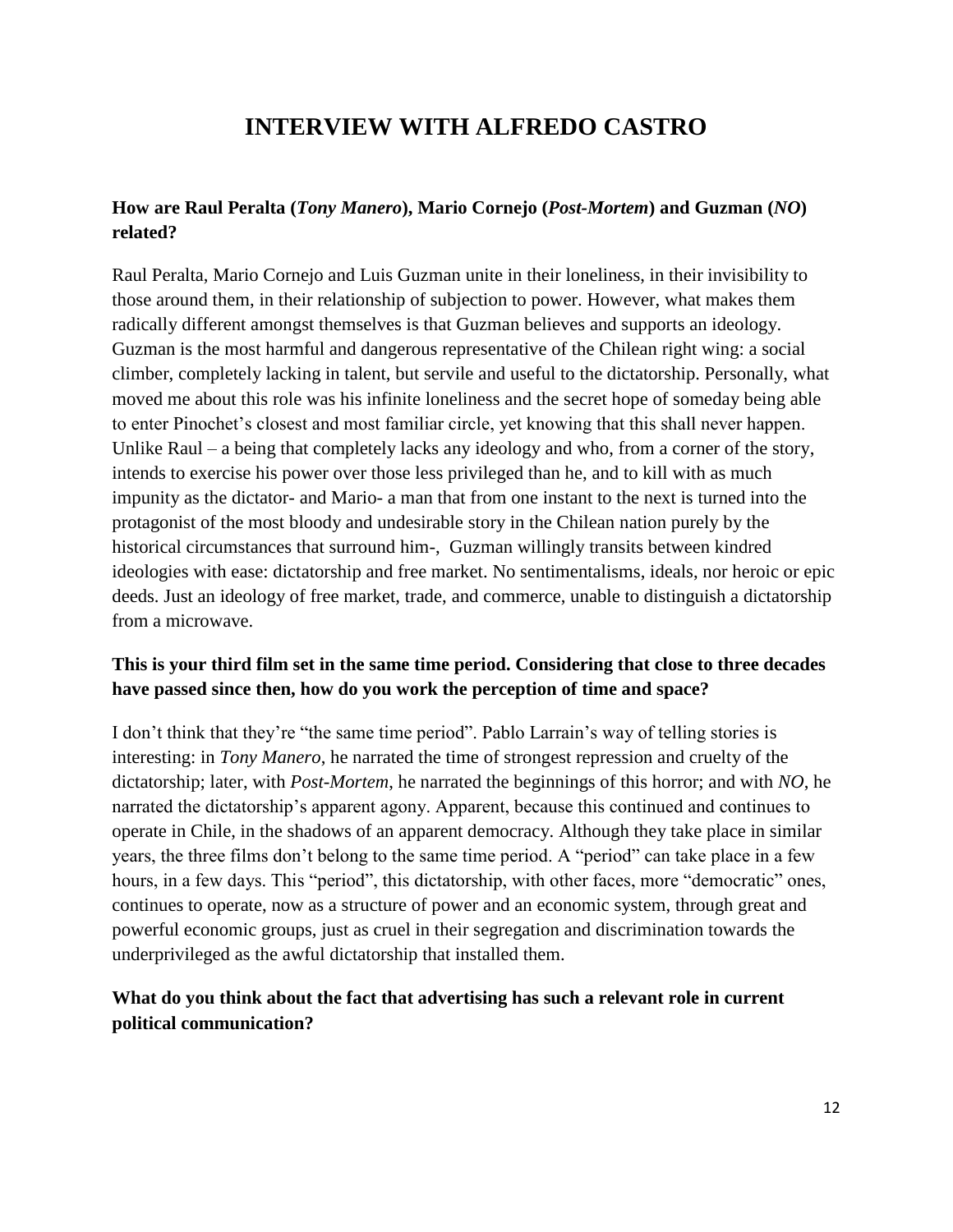This relationship, between politics and propaganda and the agitation of masses, necessary in order to provoke great social changes, has always existed. During World War II, ministries of Propaganda or information were created in European countries, the same in Russia with Lenin, and in Germany with the Nazi movement. The same thing happened in Chile for the plebiscite. The dictatorship had the country's entire communication apparatus at its disposal, and had the support of a large part of the population. Therefore, in order to defeat it, it became necessary for the campaign's creatives to gain access to that large mass of terrified doubters and dissidents, with symbolic messages that would appeal to people's subconscious, instincts, emotions and feelings. To simplify the ideas as much as possible; to use sparse, clear, and concentrated ideas. This is why the slogan for the NO campaign, which was led mainly by young advertising agents, "Happiness is Coming", is, as my character Guzman says, a promise, an ideal for the future, and a change that turned out to be unbeatable. And so it was.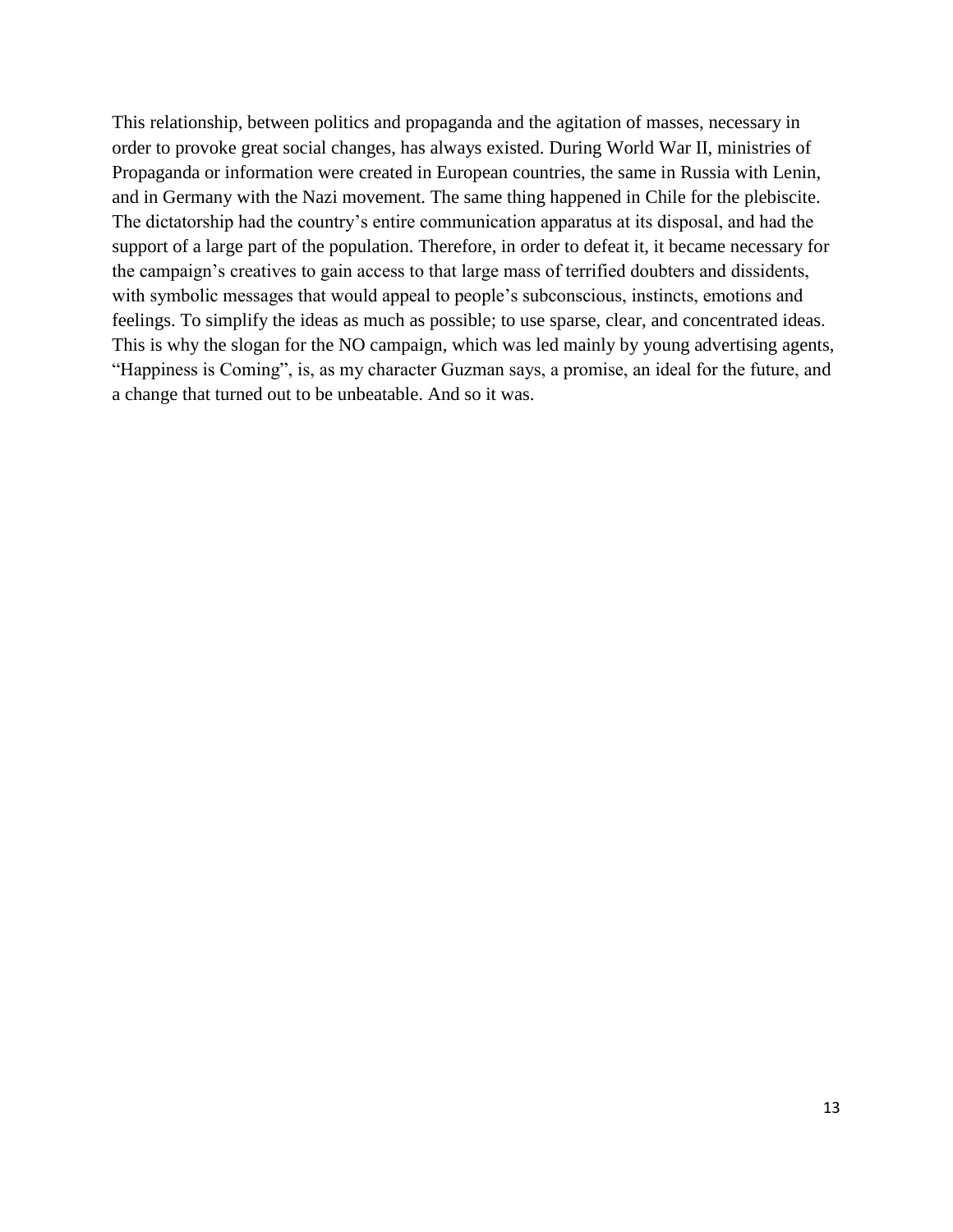### **ABOUT THE CAST**

Having worked as an actor in his native Mexico since childhood, **Gael Garcîa Bernal (Rene Saavedra)** made his feature film debut in Alejandro Gonzalez Iñarritu's Academy Award® nominated "Amores Perros". His breakthrough performance in the universally acclaimed film earned him a Silver Ariel Award (Mexico's equivalent of the Oscar) as well as a Silver Hugo Award at the Chicago International Film Festival, both as Best Actor.

Gael Garcia Bernal's next film role was in another globally celebrated feature, Alfonso Cuaron's Academy Award®-nominated "Y Tu Mama Tambien, starring opposite his lifelong friend Diego Luna. For their performances, the two friends were jointly voted the Marcello Mastroianni Award at the Venice International Film Festival. In 2008 he starred alongside Diego Aluna again in "Rudo y Cursi."

He subsequently starred in the title role of Carlos Carrera's Academy Award-nominated romantic drama "El Crimen del padre Amaro". His performance earned him the Silver Goddess Award for Best Actor from the Mexican Cinema Journalists, as well as a nomination from the Chicago Film Critics' Association for Most Promising Performer.

Since 2004, Gael Garcia Bernal has starred in important films like "The Motorcycle Diaries" directed by Walter Salles, "La Mala Educacion" directed by Pedro Almodovar and "Babel" directed by Alejandro Gonzalez Iñarritu.

In addition to acting, Gael Garcia Bernal has taken on the roles of both director and producer. He founded the production company Canana, with his close friend, actor Diego Luna and producer Pablo Cruz. Canana was established in order both to further the awareness of the popularity of Mexican Cinema and to prove that Mexican Independent films can find local audiences as well.

In 2009 Bernal starred in "The Limits of Control" with Tilda Swinton and directed by Jim Jarmusch as well as Mammoth" with Michelle Williams and directed by Lukas Moodysson. In 2010, he starred in "Even the Rain" directed by [Icíar Bollaín](http://www.imdb.com/name/nm0093081/) and "Letters to Juliet" with Amanda Seyfried. Recently, Gael starred in "Casa de Mi Padre" with Will Ferrell and Diego Luna as well as "A Little Bit of Heaven" starring alongside Kate Hudson and Kathy Bates. Currently, he is filming "Hands of Stone" in which he plays Roberto Duran and stars alongside Robert De Niro.

**Alfredo Castro (Lucho Guzman)** was born in Santiago de Chile. He holds a Bachelor of Arts degree in Theater Acting from Universidad de Chile. Currently, he works as a theatre director, actor, pedagogue, playwright, and founder of Teatro La Memoria,. In 2006, the theatre company founded the Centro de Investigación Teatral (Center for Theatrical Investigation) and the Sala de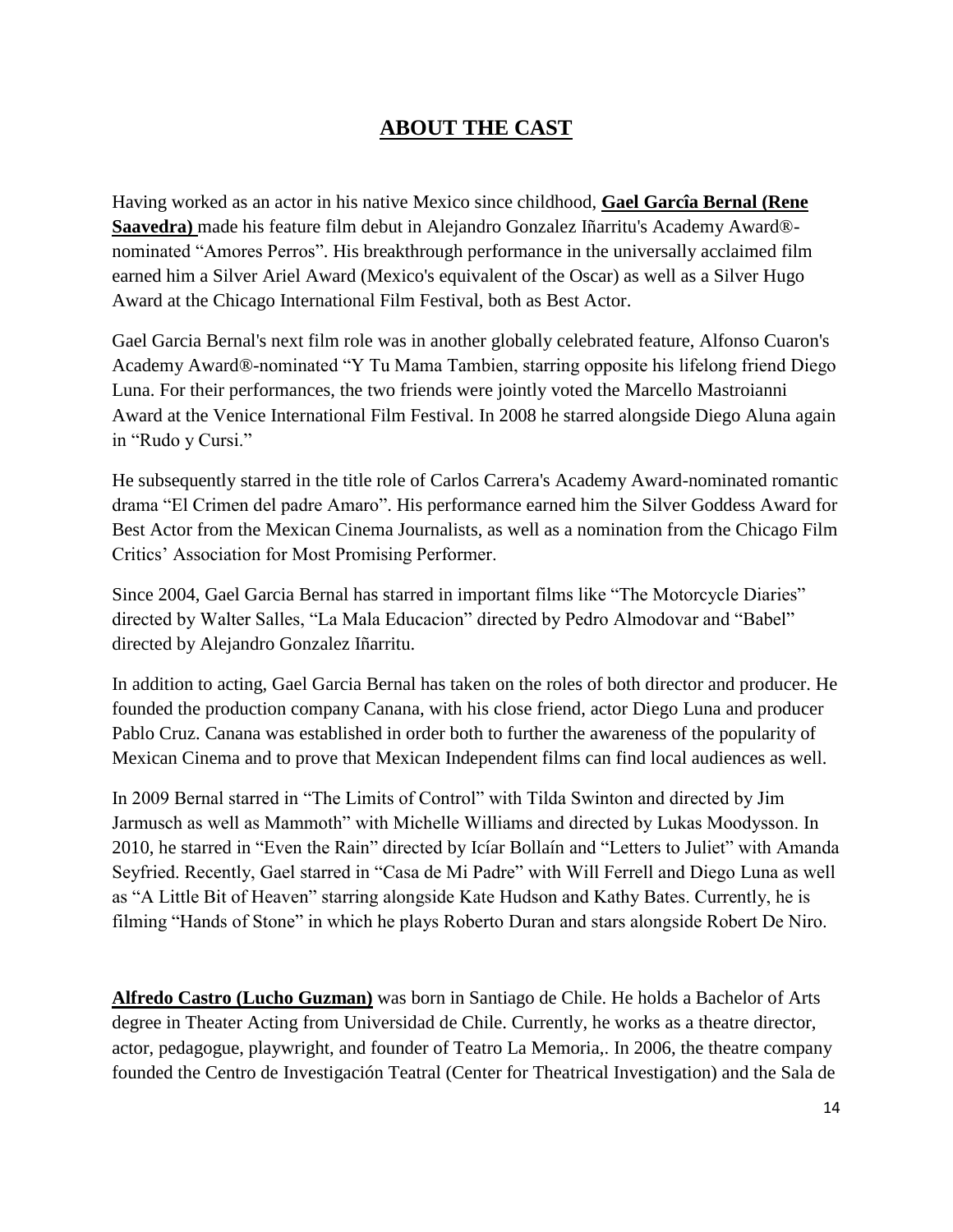Teatro: Teatro La Memoria (an intimate 100-seat playhouse). Pablo Larraín calls him "the Antonin Artaud of Chile."

In 1989, Castro received a grant from the French Government for advanced professional studies in Theatre Direction in Paris, Strasbourg, and Lyon. He then traveled to London in 1993, with a scholarship from the British Council for professional training in theatre acting at The London Academy of Music and Dramatic Arts. In June of 2010, Castro went to Italy to perform alongside distinguished actor Toni Servillo ("Il Divo") in the Italian film "É stato il figlio", directed by Daniele Cipri.

**Antónia Zegers (Verónica Caravajal)** is a well-known television actress in Chile. She has starred in TV movies and mini-series, and is one of the busiest actors in telenovelas today.

Of late she has been on stage in a long-running revival of Ariel Dorfman's "Death and the Maiden" at the National Theatre of Chile, a play that echoes the themes of "NO" and was written by one of the most famous exiles of the Pinochet dictatorship.

Her films with Pablo Larraín have introduced her to cinephiles and film critics who recognize her range and depth, from her role as a TV producer in "Tony Manero" to the emaciated showgirl in "Post Mortem" to the strong-minded left-wing activist in "NO." Last year she starred in "La Vida de Los Peces" (The Life of Fish), directed by Matías Bize.

**Luis Gnecco (Urrutia)** is one of Chile's most popular comedic actors, recently tackling the Ricky Gervais part in his country's version of "The Office". Pablo Larraín cast him in a decidedly non-comedic role as an unscrupulous villain in HBO Latin America's hit mini-series "Prófugo"s. Gnecco appeared in Fabula's provocative "Young and Wild" before assuming the role of the man who recruits Saavedra to join the NO campaign; it was a natural fit for the actor, as he was deeply involved in the 1988 movement to overthrow Pinochet.

**Marcial Tagle (Costa)** has made over a dozen films since his debut in 1994, including all four of director Pablo Larraín's. His career includes roles in telenovelas and TV series, most notably" Casado con Hijos", the Chilean version of "Married with Children". In "NO" he appears as another advocate of The NO, the cameraman with whom Saavedra occasionally has creative differences.Nestor Cantillana

**Néstor Cantillana (Arancibia)** plays Saavedra's mentor, a man who will help the campaign but only if his involvement is kept confidential. The Chilean Arts and Entertainment Critics named him Best Actor for "Los Debutantes" and Best Supporting Actor for the television shows "El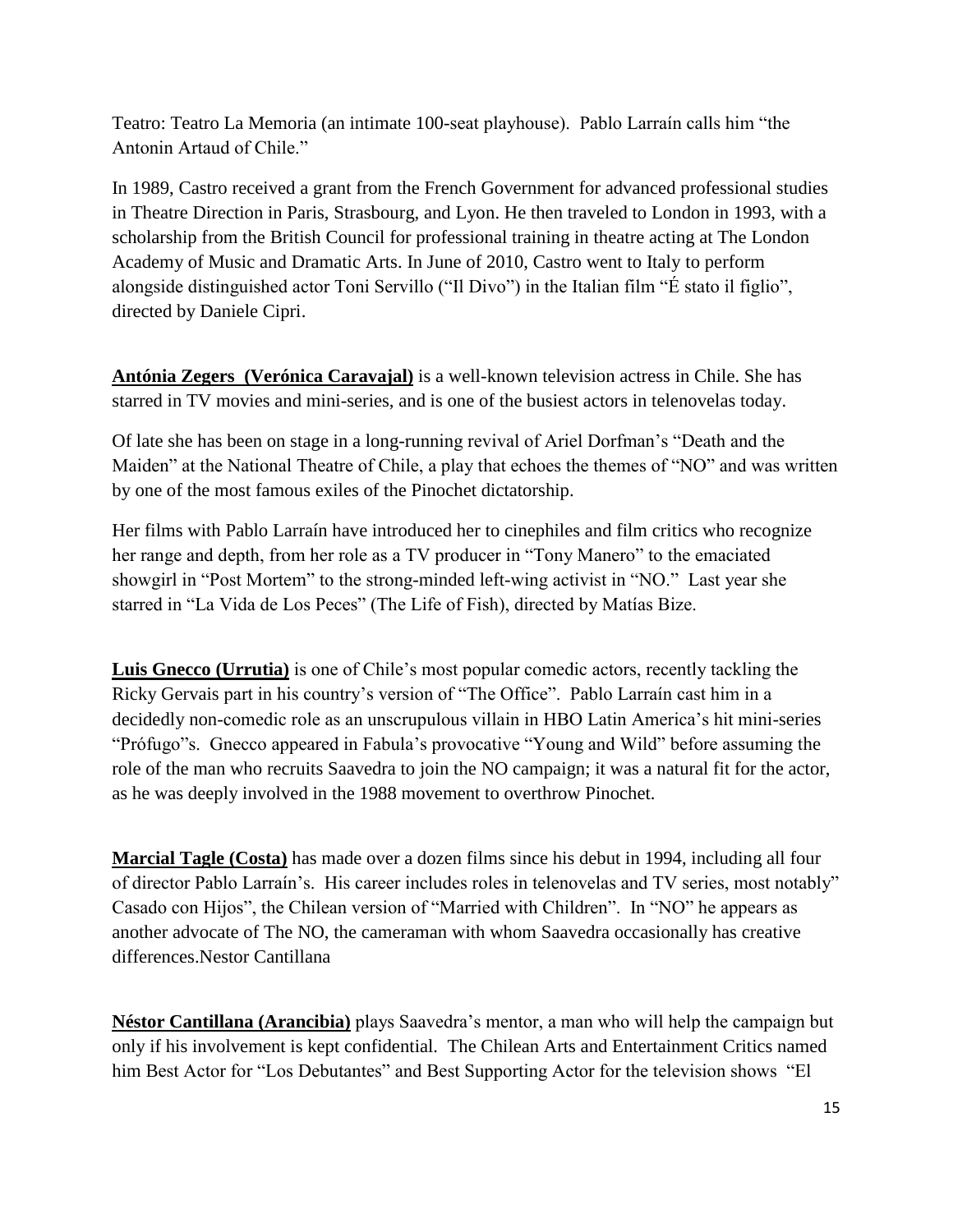circo de las Montini" and "Romané". "NO" is his first film for Fabula, but he has a recurring role in their mini-series "Prófugos".

**Jaime Vadell (Minister)** portrays the minister of the Pinochet government who chairs meetings of the YES faction. He has had a long, successful career since his screen debut in 1968, honored as Best Actor for the films "Coronación" and "Padre Nuestro". He previously worked with Pablo and Juan de Diós Larraín on "Post Mortem."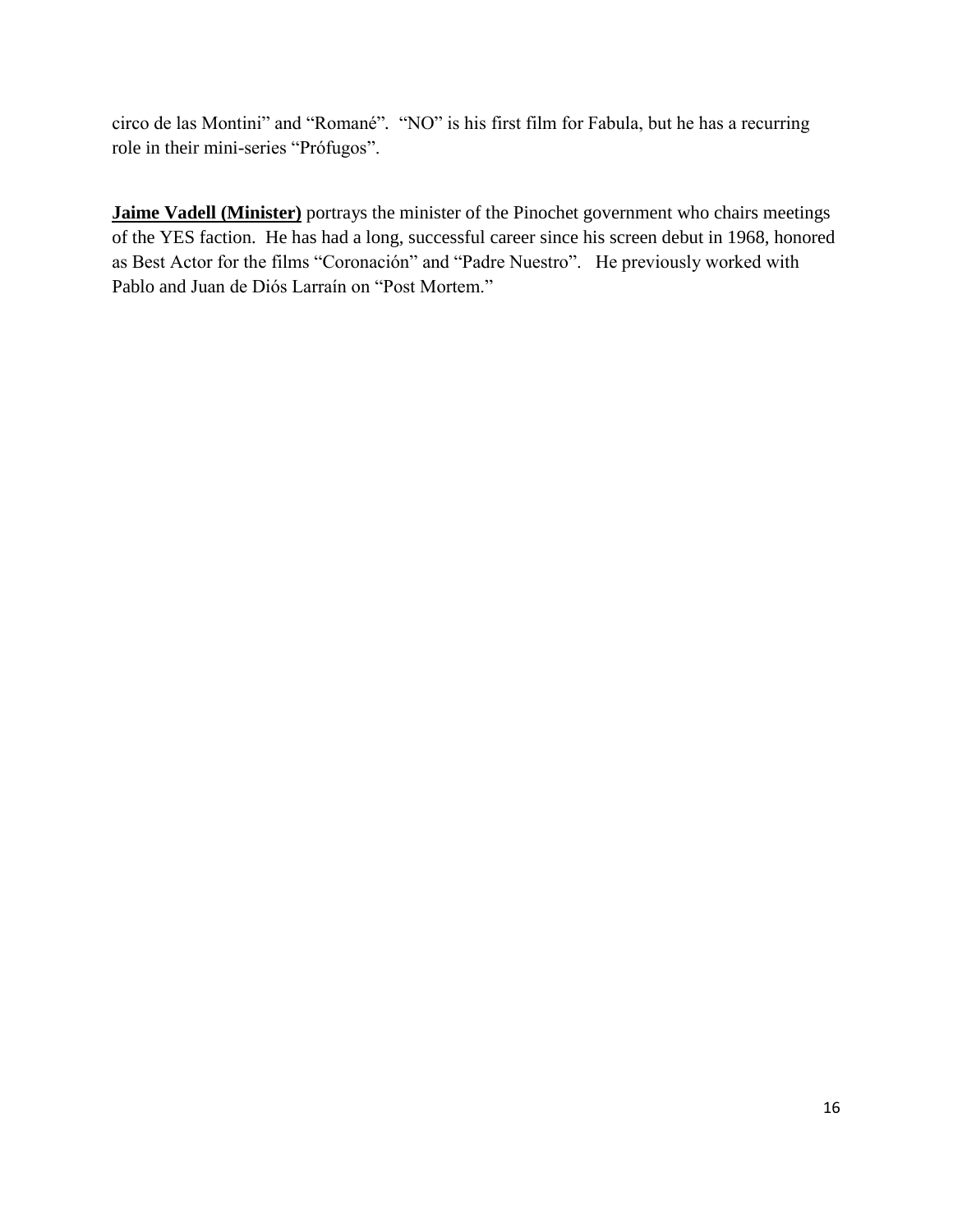## **ABOUT THE FILMMAKERS**

**Pedro Peirano** (Screenplay) is best known for the popular 2009 comedy-drama "The Maid" (La Nana), which he co-wrote with director Sebástian Silva. The film received international acclaim and, among other honors, won two important prizes at the Sundance Film Festival, and was nominated for a Golden Globe and an Independent Spirit Award. Silva and Peraino also codirected and co-wrote "Old Cats", which won awards at the 2011 Cartagena and Sarasota Film Festivals.

Peraino received this year's World Cinema Screenwriting Award at Sundance for "Young and Wild", an honor he shared with Camila Gutiérrez and Marialy Rivas, who was also nominated as Best Director in the World Cinema-Dramatic category. Pablo and Juan de Dios Larraín produced the film, having previously presented another Silva/Peraino collaboration, **"**La vida me mata".

In 1988, the year the NO campaign triumphed, Peraino and Alvaro Díaz directed and shot a controversial documentary," Nunca digas nunca jamás", featuring the deposed dictator's son, Augusto Pinochet, Jr.

Peraino has worked extensively in television as a writer, director and voice actor.

―NO‖ is based on Referendum (Plebiscito)*,* an unproduced play by Chilean novelist **Antonio Skármeta**, one of the many who went into exile once Pinochet seized the presidency from Salvador Allende, relocating briefly to Buenos Aires before settling in West Berlin.

His first writing credit came after his defection, a television movie about events in Chile called ―La Victoria‖ produced in Germany in 1973 which he co-wrote with director Peter Lillienthal. He has subsequently worked as a writer and director for film and television in both Germany and Chile.

During his exile he wrote and directed a film inspired by the great Chilean poet Pablo Neruda, "Ardiente paciencia", (released in the U.S. in 1983 as "Burning Patience"), then refashioned it into a best-selling novel. English director Michael Radford adapted it to film in 1994 as "Il Postino", which garnered five Academy Award nominations including Best Picture in addition to numerous international accolades and great popularity.

In concert with director Fernando Trueba and Jonás Trueba, he wrote "The Dancer and the Thief", set in newly democratic Chile, Spain's official entry for the 2010 Oscar for Best Foreign Language Film.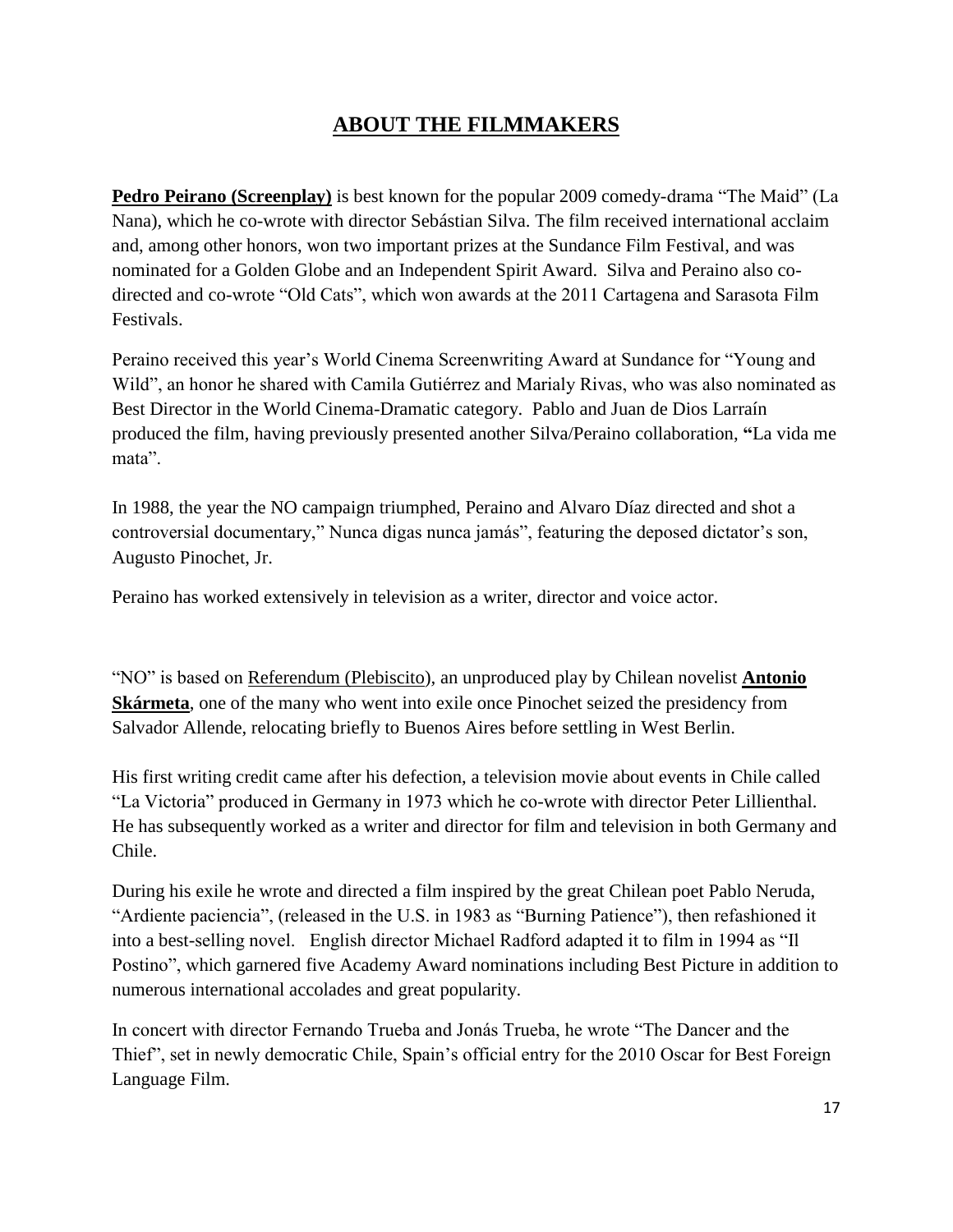Skármeta returned to his native country in 1989 after the overthrow of the dictatorship and was named Chile's ambassador to Germany from 2000 to 2003. Last year his novel Los días del arco iris won one of the richest and most prestigious prizes in world literature, the *Premio Iberoamericano Planeta-Casa de América de Narrativa*, an honor valued at \$200,000.

**Juan De Diós Larraín (Producer)** earned an MBA at Universidad Adolfo Ibáñez and studied law before switching focus to entertainment in 2004 in order to partner with his director-brother in a company they named Fabula.

In association with Santiago-based Ef3, Fabula has produced "Prófugos", the first Chilean based mini-series for HBO Latin America, a chronicle of drug smugglers on which Pablo Larraín has been responsible for the overall direction of the show. A ratings success since its debut in 2011, ―Prófugos‖ has already spawned a spin-off in Brazil.

Last year the Larraíns also produced Fabula's first English language film, Abel Ferrara's "4:44" Last Day on Earth", starring Willem Dafoe, Natasha Lyonne and Anita Pallenberg. It was their premier co-production with Paris-based Funny Balloons, which was also involved with "NO" as international sales agent.

Juan de Diós Larraín produced nine features before "NO." The first was "Fuga", Pablo Larraín's 2006 debut as a writer-director and is otherwise notable for the presence of Alfredo Castro in the small role of Claudio.

**Daniel Dreifuss (Producer)** was born in Scotland, raised in Brazil and has lived in LA for the past eight years. He holds an MFA in Producing from the American Film Institute. He began his career at the MPAA-Motion Picture Association of America and has also worked at Paramount Pictures in worldwide strategy.

Daniel is the Head of US Programs for the Latin American Training Center and the Co-Creator of the Immersion Week for Ibero-American Filmmakers. The event, which takes place in LA during AFM, has brought over 130 Ibero-American producers and directors to the US to foment co-productions. Past collaborators include IFTA, NALIP, HBO Docs, Focus Features, IM Global, WB, CAA, WME2.

In March of 2010, Daniel was appointed the Representative for the Rio de Janeiro Film Commission in the US. With his company, Filmed Imagination, he has been working on a diverse slate which includes literary adaptations, remakes and original projects, both as US titles and co-productions with Spain, Brazil and other countries.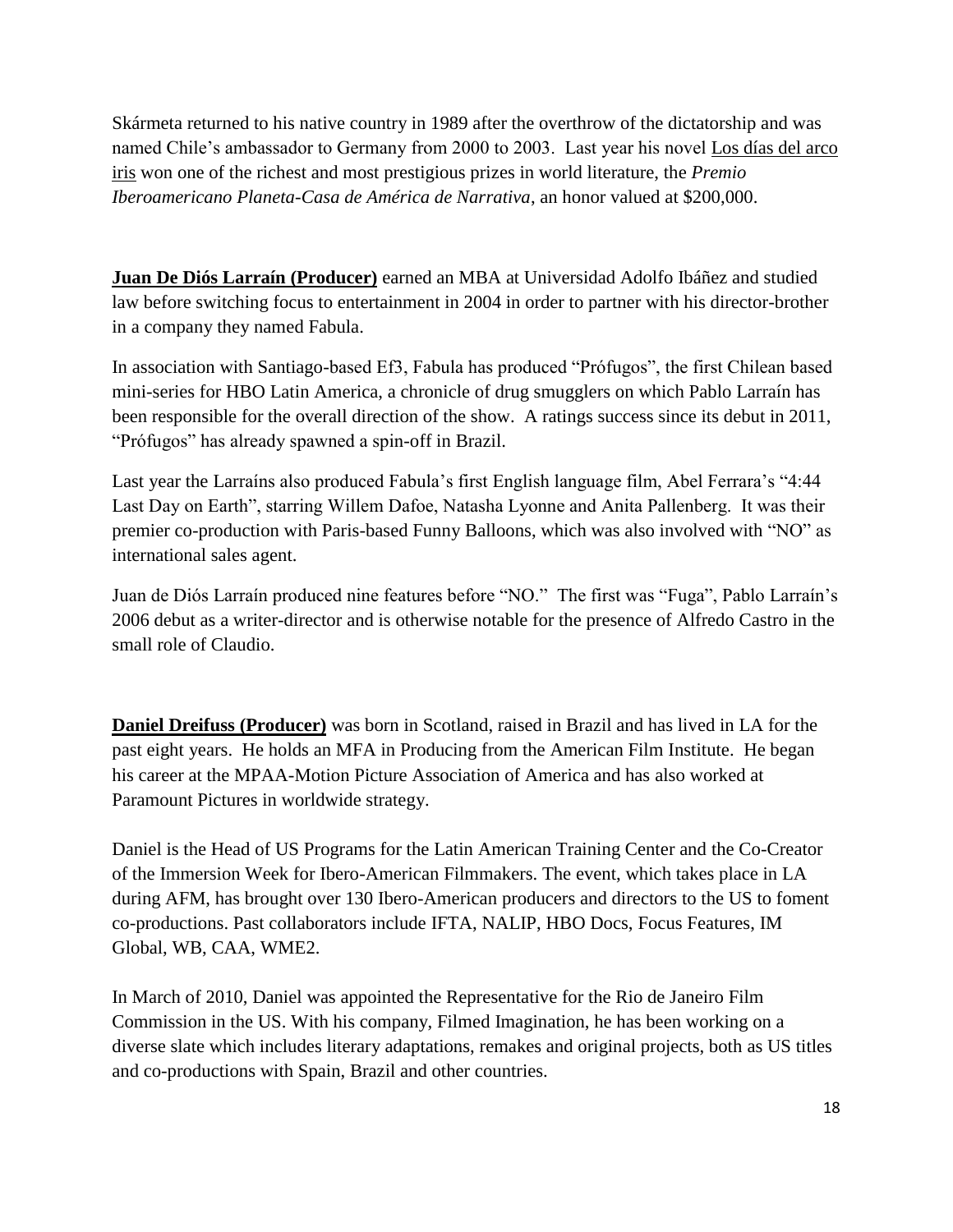**Jeff Skoll (Executive Producer)** is a philanthropist and social entrepreneur. As founder and chairman of the Skoll Foundation, Participant Media and the Skoll Global Threats Fund, he is bringing life to his vision of a sustainable world of peace and prosperity.

As the first full-time employee and first President of eBay, Jeff developed the company's inaugural business plan and led its successful initial public offering. eBay has since become the world's largest on-line marketplace, connecting hundreds of millions of buyers and sellers. eBay's transformational trading platform democratized economic opportunity throughout the world, empowering individuals to become successful online entrepreneurs.

After pioneering the creation of the eBay Foundation through the allocation of pre-IPO shares, Mr. Skoll then founded the Skoll Foundation in 1999. It quickly became the world's largest foundation for social entrepreneurship, driving large-scale change by investing in, connecting, and celebrating social entrepreneurs and other innovators dedicated to solving the world's most pressing problems. Its flagship program, the Skoll Awards for Social Entrepreneurship, currently supports 85 leading social entrepreneurs whose extraordinary work serves the neediest populations in over 100 countries.

The Skoll Foundation also co-produces the annual Skoll World Forum on Social Entrepreneurship at the Saïd Business School at the University of Oxford. The Skoll World Forum unites acclaimed social entrepreneurs with essential partners from the social, finance, private and public sectors. Each year, the Skoll World Forum attracts 800 distinguished delegates, including such renowned world figures as Archbishop Desmond Tutu, U.S. President Jimmy Carter, the Honorable Mary Robinson, Dr. Paul Farmer, and Nobel Laureates Al Gore, Muhammad Yunus, Jody Williams, and Dr. R.K. Pachauri.

In 2009, Skoll founded the Skoll Global Threats Fund. Its initial focus is on five global issues that, if unchecked, could bring the world to its knees: climate change, water scarcity, pandemics, nuclear proliferation and Middle East conflict.

Jeff founded Participant Media in 2004 with the belief that a story well told has the power to inspire and compel social change. Participant's films are accompanied by social action and advocacy campaigns to engage people on the issues addressed in the films. Jeff has served as Executive Producer on over 33 films to date, which have collectively received a total of 5 Academy Awards® and 22 nominations. Participant's films include, among others, "Good Night, and Good Luck", "North Country", "Syriana", "An Inconvenient Truth", "The Kite Runner", "Charlie Wilson's War", "The Visitor", "The Cove", "Countdown to Zero", "Waiting for 'Superman'", "Food, Inc.", "The Help", "Contagion", "The Best Exotic Marigold Hotel", and ―Last Call at the Oasis‖. In 2008, Participant launched TakePart.com, an on-line Social Action Network<sup>™</sup> that enables people to learn, inspire, connect and get involved in major issues which